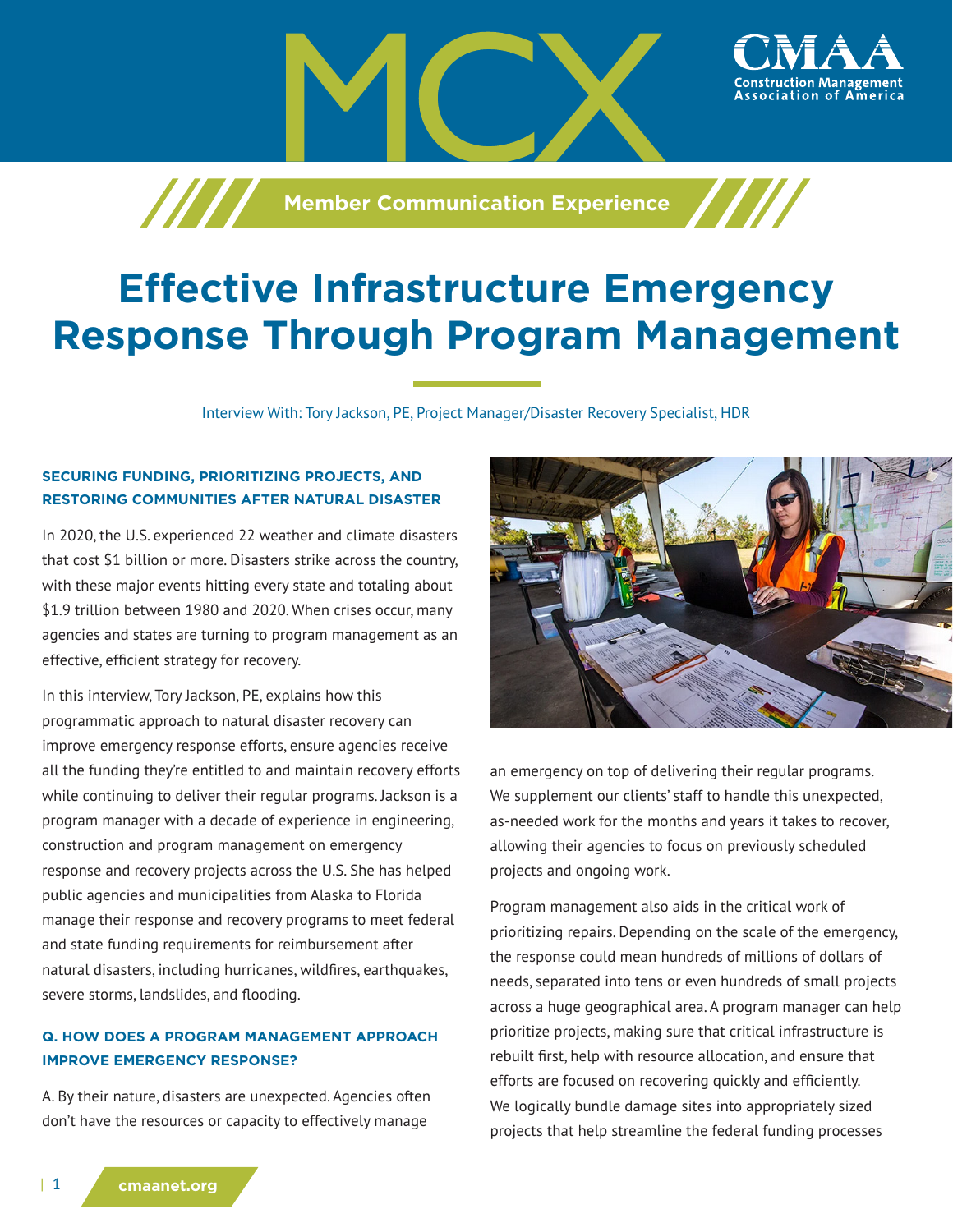and get roads, bridges, railroads, water treatment plants, and other essential infrastructure back up and running for our communities.

# **Q. HOW DOES A PROGRAM MANAGEMENT APPROACH FIT INTO A TYPICAL EMERGENCY MANAGEMENT PROCESS?**

A. Program management lends itself well to the big-picture management of an emergency. Rather than being hyperfocused on one element of the emergency at hand, our experts look at the dimensions of the impacts and the resulting entire life-cycle of the emergency response to create better outcomes. We tailor our program management approach to meet the specific needs of the program at each step. The four steps in the emergency management process are: prepare, respond, recover, and mitigate.

**Prepare:** This step starts with having strong preparedness plans in place, along with risk and vulnerability assessments to understand potential areas of greatest need. Many regions in the U.S. also use prepositioned on-call contracts to speed response time. Without a contract in place, it can take up to six months to hire a consultant, while at the same time navigating an emergency and understanding the strict procurement requirements of the Federal Emergency Management Agency and continuing to handle normal operations as well.

**Respond:** This involves assessing damage after a disaster and quickly restoring critical functionality. Data collection and reporting, often to multiple audiences, are common initial steps. Other typical tasks include damage inspections, debris management, emergency repairs and public information assistance.

**Recover:** After the initial disaster response, longer-term recovery efforts begin to regain what was lost. Program management efforts can include coordinating engineering design on more complex repairs, continued public communication, construction administration, and expertise in navigating complex state and federal disaster aid funding programs.

**Mitigation:** Finally, mitigation efforts help communities rebuild stronger for the future. That can include assistance with grant writing, hazard mitigation plans, and applications to funding programs such as the FEMA Hazard Mitigation Grant Program

or FEMA's Building Resilient Infrastructure and Communities.

## **Q. WHAT ARE THE MOST COMMON COMPONENTS OF EMERGENCY PROGRAM MANAGEMENT?**

A. The most critical piece that we handle with program management is funding, making sure that all the available state and federal funding is accessed and the agency eligible for those dollars is being reimbursed. We have subject matter experts in the state and federal funding programs like FEMA public assistance and Federal Highway Administration emergency relief to guide each step. These experts are familiar with the funding programs, project requirements and what is needed to access those funds. We've worked with clients in regions across the United States that have experienced many types of disasters. But the FEMA process is the same no matter where you are. The same rules apply if you are cleaning up debris after a hurricane, rebuilding a road after an earthquake, or getting a water treatment plant up and running after a flood.

The second important component is project controls. Our project controls group is often engaged in disaster response to help us take all the data, information, funding, and schedules, then bring them together so that we report where we are at with our projects and how our funding is being sliced and diced amongst all the different funding streams. Distilling this data to report out to different audiences is key in maintaining transparency with the stakeholders and the public throughout the process and recovery efforts.



#### **Q. WHAT OTHER SERVICES CAN BE INCLUDED IN AN EMERGENCY PROGRAM MANAGEMENT APPROACH?**

A. While funding and project controls are the most common,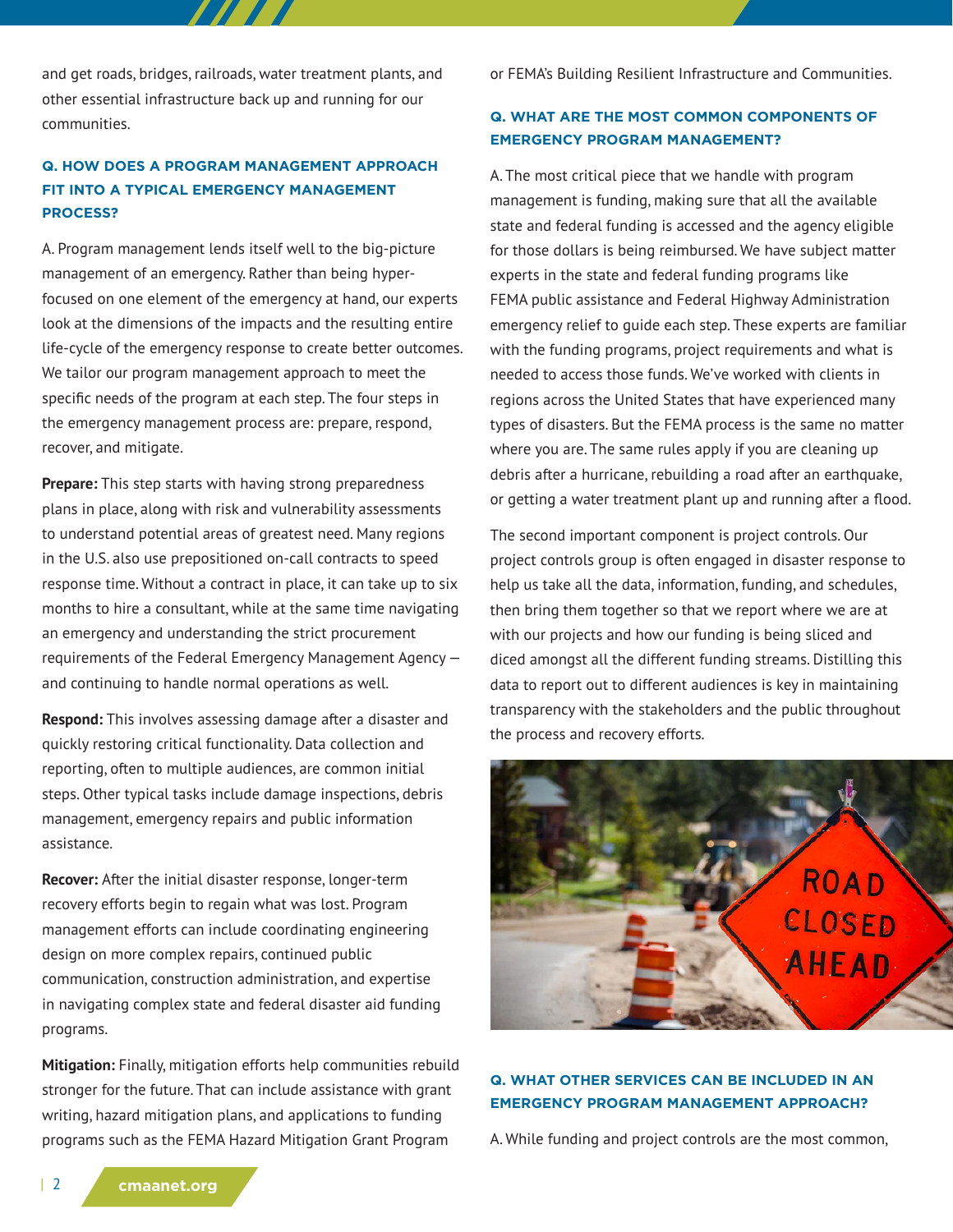many other services fall under the umbrella. Program management is a great tool because we can use it to tailor the response to a community's specific needs. That could mean geographic information systems staff who gather data and document the response from day one, strategic communications professionals who help keep the public informed as the situation evolves, engineering design work for emergency and permanent repairs, construction administration or more.

77 T T

Our work in Alaska in 2018 is a good example where we brought in as-needed services to supplement our work. There was a 7.1 magnitude earthquake that hit south-central Alaska in the dead of winter that year. Asked to help gather damage reports and data, we built a field application and desktop database that allowed our staff in the field to monitor and inspect the changing ground conditions through spring thaw the following year. Having photos and field logs organized in one place for more than 250 damage sites across three boroughs helped us quickly find the information to make informed decisions as we developed projects through the recovery efforts.

In emergency management we often say that we're building the airplane as we're flying it. And that's exactly what emergency response program management is; we're finding and solving problems day to day, month to month, and year to year as communities recover from these disasters. The power of this program management approach is that we can tweak it and tailor it as we go along to address those problems as they arise.

## **Q. HOW HAS EMERGENCY PROGRAM MANAGEMENT CHANGED IN THE LAST FEW YEARS?**

A. Emergency response always begins with critical staff on the ground at the disaster site. But as we've learned in recent years, there are also lots of virtual tools available for remote collaboration and teamwork. And we've used those tools to pull in the right experts from across our global firm, without needing to fly a whole team to one spot. Dashboard tools like Microsoft Power BI and highly accurate GIS data allow a team to supplement the local office from wherever they are in the world.

In late 2020, we responded to severe storms and landslides

in southeast Alaska. While we had a core group on site, the entire HDR team was spread across thousands of miles and several time zones. It's been a great success story of how to run a program while leveraging the best experts in the Lower 48, with a hybrid of remote and in-person work. It has also reduced the burden on some of the small communities affected by these disasters, which may not have the capacity to host a large project team.

With the tools we now have available, we can quickly engage our clients and meet their needs in real time while responding to a disaster and build the tools they need to get their communities back up and running while tracking the data coming in. These tools have made collaboration with experts from across the U.S. quick and thorough.

The other big advance has been in dashboard tools, which have greatly streamlined information and improved its organization. Instead of managing a response with dozens of spreadsheets each owned by different people, we have one source of information that can be updated in real time and displayed in customized fashion depending on the audience and its needs. That lets us leverage our budget controls experts, check information quickly, and even make it interactive. Contractors or project managers or owner finance teams can access the information they want and they need quickly instead of a bunch of emails and a bunch of spreadsheets and back and forth. It's just one more example of the continued improvements in efficiency we're seeing as tools evolve.

## **Q. HOW DID YOU GET INVOLVED IN EMERGENCY MANAGEMENT?**

A. After Hurricane Katrina hit the Gulf Coast in 2005, I found an opportunity for college students to spend their spring break doing hurricane relief. I spent the next two spring breaks in Mississippi and Alabama roofing houses and rebuilding damaged communities while trying to avoid alligators and bug bites. Standing on the abutment of the destroyed Biloxi Bay Bridge filled me with appreciation for the power of Mother Nature as I started my career path towards civil engineering. That experience first sparked a passion for connecting with new people to help communities in their time of greatest need.

In 2013, I was a transportation EIT in HDR's Denver office when devastating floods hit the Colorado Front Range. It was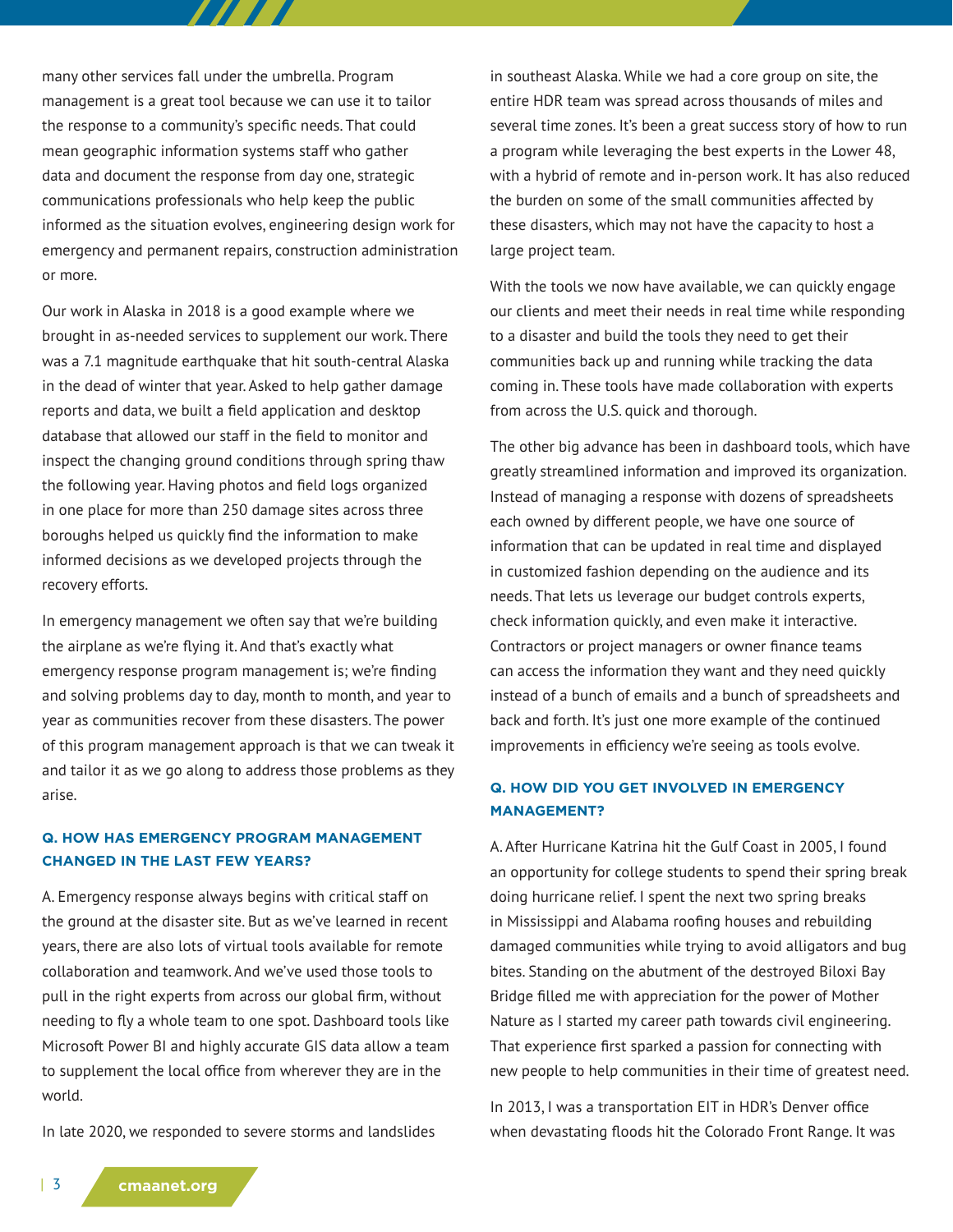the first opportunity where I could pair my passion for helping others after a natural disaster with my professional skills as a civil engineer, and I quickly spoke up that I wanted to be involved in any way possible with the response and recovery efforts for our clients in Colorado. I started out in a design role on the permanent repairs of a road in Estes Park that quickly blossomed into more responsibility with the federal funding reimbursement of the project through construction. I haven't slowed down since. I have grown my career over the past nine years from an EIT designing mitigation along a creek to a program manager helping a rural community seek tens of million dollars in reimbursement after a flood. With each project, I have poured my heart and passion into helping quickly rebuild communities and bring a sense of relief to both my peers at HDR and the agencies we work with.

#### **Q. WHAT ADVICE DO YOU HAVE FOR SOMEBODY CONSIDERING A CAREER IN THE FIELD?**

A. Every disaster is different, so flexibility is the key to success. In emergency management, new challenges arise daily. Adapting to ever-changing conditions and being able to solve problems on the fly makes it incredibly helpful for communities in need. But most of all, be willing to share your passion with others to make a difference. Everyone I have worked with in the realm of emergency management has been incredibly passionate about some piece of emergency management, so find what you are passionate about and fill in that need on a project or in a community affected by a disaster. It's that passion that helps power us through the toughest times as we help others recover.  $\bullet$ 

| 4 **cmaanet.org**